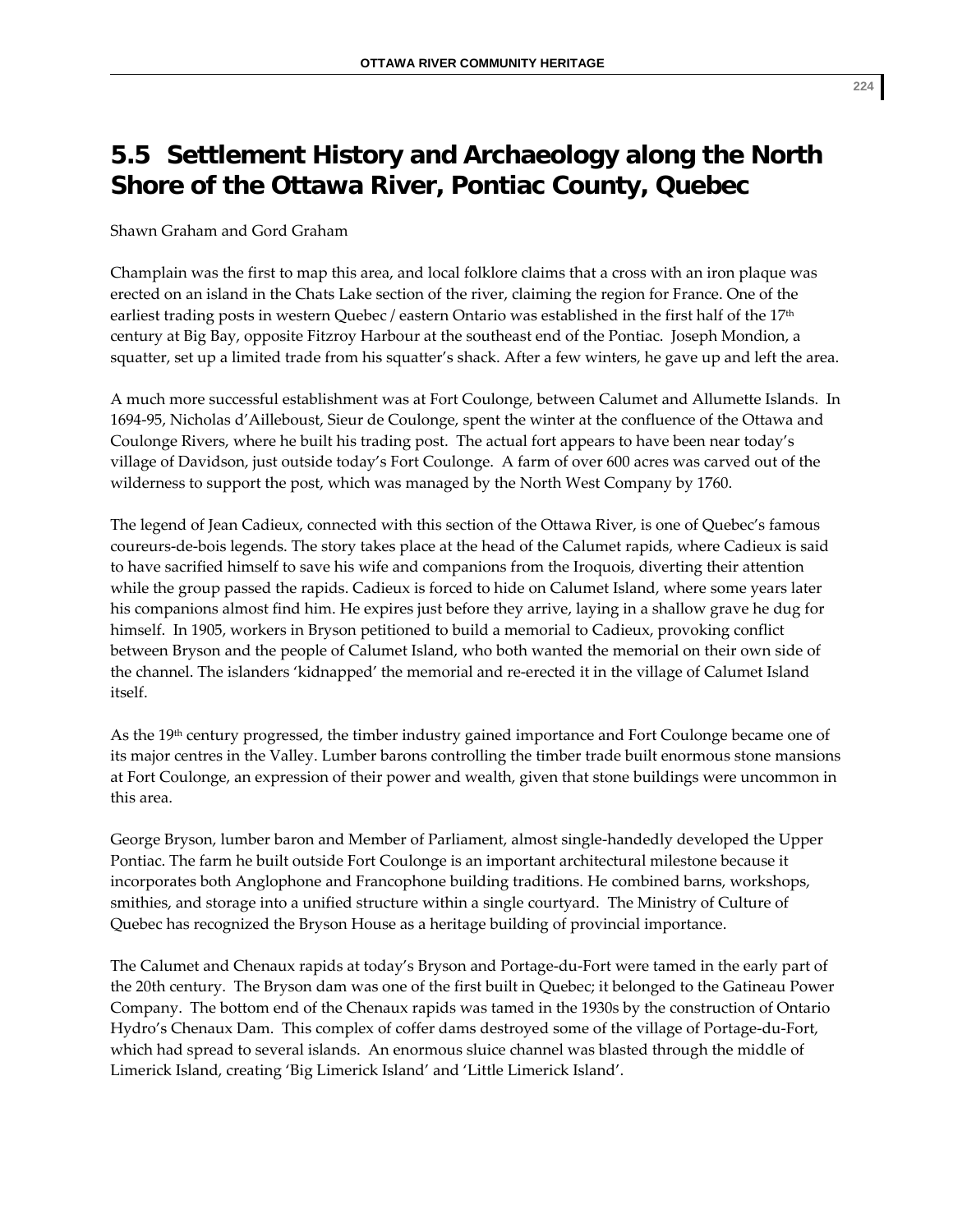Portage‐du‐Fort is one of the oldest villages along the Ottawa. Many of its earliest buildings are still standing, including a North West Company trading post and a Hudson's Bay trading post (both converted into private homes). The Rattray Hotel, a famous stopping place from the lumber-trade days, still exists, as well as homes of famous river captains, stores renowned for their goods, and depots for the timber trade. The Canadian Illustrated News, a Montreal newspaper, ran a series of articles in 1874 profiling up‐and‐coming Canadian towns and cities, including Portage. The engravings illustrate a prosperous and well‐built city, where lobster was offered for sale in its pubs and restaurants. As a measure of the town's prosperity, the Lady Bond Head stayed for a number of days there during the Governor General's tour in the mid-19<sup>th</sup> century.

The newspaper also tells of a disease peculiar to the town: The Calumet Fever. The Calumet rapids and falls were so dangerous and scary that lumbermen preferred to walk from the town of Havelock (now Bryson) at the top of the falls to Portage, some miles distant, rather than ride the rafts through the rapids. Paired towns such as Havelock and Portage were another peculiarity of European settlement on the north shore of the Ottawa River. Since the rapids and waterfalls were so long, towns would emerge at either end of them, twinned by their role as trans‐shipment points. The road between Portage and Havelock (Bryson) was the first 'macadamized' road in the County. Another paired village, Union and Pontiac at the Chats Falls, were connected by a horse‐drawn railroad through the bog.

In Portage's harbour, there lies the wreck of the Prince Arthur. Tied up at shore one night, the Prince Arthur took fire. Afraid for the goods in the warehouses lining the shore, the townspeople cut the Prince Arthur adrift. It floated out into the harbour before burning to the water line. The disaster was averted… but a few short years later, in 1914, the entire centre section of the town went up in smoke (which it is said began in the Telegraph office). The town never recovered from the disaster.

The limestone and marble quarried in Portage make for an imposing village; many of the surviving buildings bear impressive stonework. The foundations and corner stone for the Peace Tower on Parliament Hill came from Portage. When the dams were built, quarries along the water's edge became flooded. These may be seen below the village today from the bridge.

The extraction of mineral and forest wealth out of the interior was made possible by the Ottawa River. So many logs had to be shepherded down the river that the major timber operators banded together and created a company to manage the river traffic – the Union Forwarding Company. This company, which existed in one form or another for nearly 150 years (in its final incarnation, the Upper Ottawa Improvement Company), was based on the north shore of the river. It built side-wheel steamships to act as tugboats and cargo carrying boats. Steamboat building was a major industry in the river town of Quyon in the late  $19<sup>th</sup>$  and early  $20<sup>th</sup>$  centuries. Unlike the more famous Mississippi river boats, Ottawa side‐wheelers were more maneuverable on account of the drive‐wheels located amidships, had a deeper draught, and could steam through some of the smaller sets of rapids. In every river village, there were a number of people who made their living as river captains and pilots. There are a number of steamboat wrecks dotting the Pontiac section of the Ottawa River; some of these can be seen from the surface, and others can be observed while diving.

One of the original major shareholders of the Union Forwarding Company was John Egan, MP for Pontiac. In the mid-19<sup>th</sup> century, Ruggles Wright (son of the founder of the City of Hull), Joseph Aumond and John Egan started the construction of a ship canal to circumvent the Chats Falls, near Quyon and Fitzroy Harbour. These falls were described by one early visitor as 'grander than Niagara'. The trio had